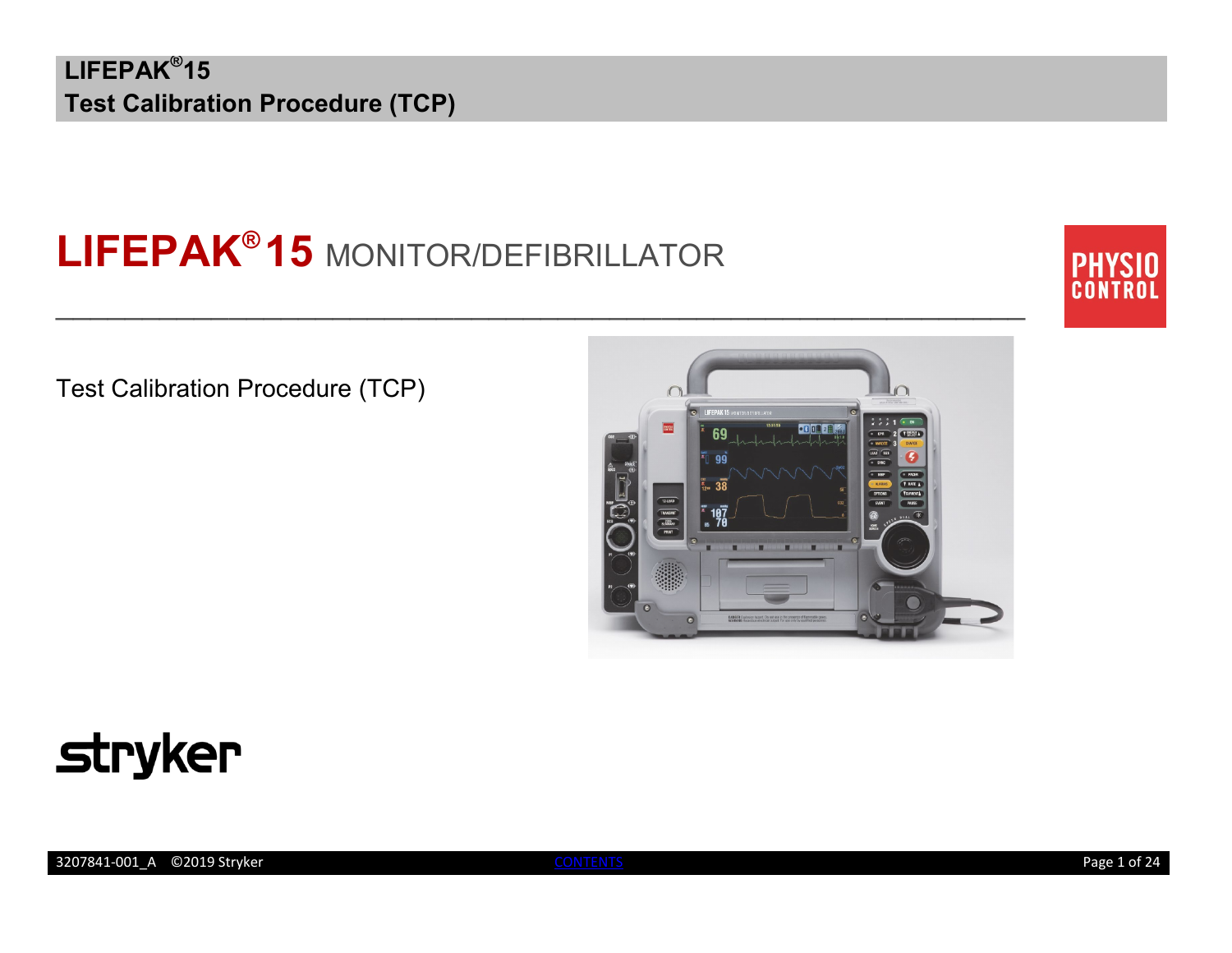This document contains the Test and Calibration Procedures (TCP) for the LIFEPAK 15. Perform the procedures in this section as necessary after replacing device components or to correct out-of-specification conditions detected during the PIP. The following procedures may be performed in any order.

**NOTE:** Whenever the device is calibrated or opened for repair or component replacement, it must successfully pass all portions of the closed-case Performance Inspection Procedures.

 $\_$ 

### <span id="page-1-0"></span>**[CONTENTS](#page-1-0)**

- TCP [Scope and Applicability](#page-2-0) TCP - [Resource Requirements](#page-2-1)
- TCP [Test Equipment Requirements](#page-3-0)
- [TCP -](#page-4-0) Setup
- TCP [Service/Calibration Submenu Access](#page-5-0)
- TCP [Temperature Calibration Test](#page-6-0)
- TCP [Defibrillator Energy Tests](#page-8-0)
	- [TCP-Defibrillator Energy Calibration](#page-9-0)
	- [TCP-Defibrillator Energy Verification Test](#page-10-0)
- TCP [Defibrillator Output Waveform Test](#page-11-0)
- TCP [Defibrillator Isolation Test](#page-13-0)
- TCP [CO2 Calibration](#page-14-0)
- TCP Printer [Calibration](#page-17-0) Tests [TCP-Printer Calibration Test at 25mm](#page-17-1)
	- [TCP-Printer Calibration Test at 12.5mm](#page-18-0)
- TCP [Pacer Characteristics](#page-19-0) Tests [TCP-Pacer Self Calibration Test](#page-19-1) [TCP-Pacer Verification Test](#page-20-0)
- TCP [LIFENET Device Communications Setup](#page-21-0)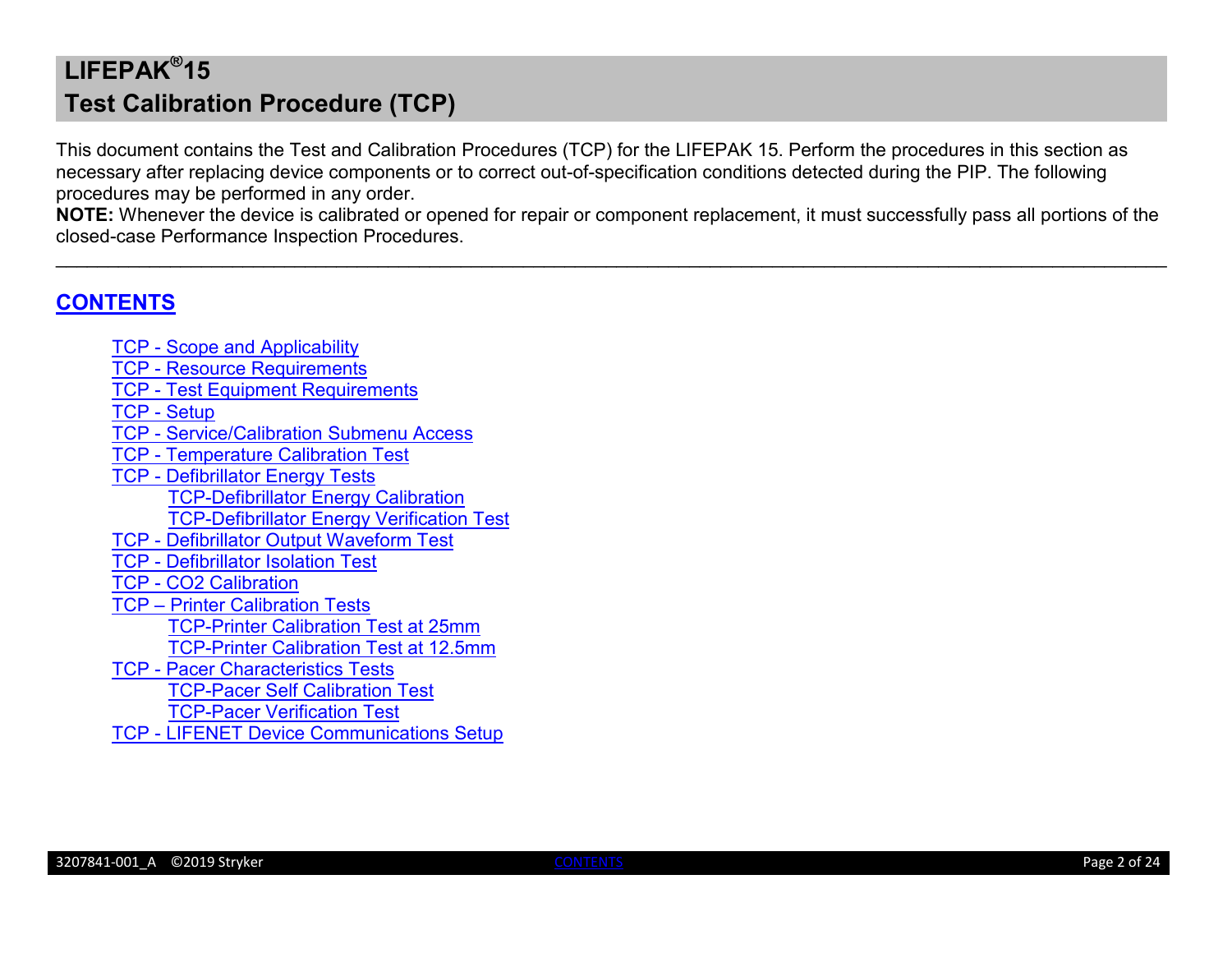### <span id="page-2-0"></span>**TCP- Scope and Applicability**

This TCP applies to the LIFEPAK 15 monitor/defibrillator exclusively. You may perform the procedures outlined in this section in any order.

*NOTE: Prior to its return to active use, the LIFEPAK 15 monitor/defibrillator must successfully pass all portions of the closed-case Performance Inspection Procedures (PIP) anytime the device is opened for repair, component replacement, upgrade, or after calibration.*

#### <span id="page-2-1"></span>**TCP - Resource Requirements.**

This section describes the requirements for TCP equipment, TCP test equipment verification and TCP Workstation power.

**TCP - Equipment**

See **TCP - Test Equipment Requirements** for a list of test equipment, including specifications, required to complete the TCP.

To perform the TCP, you must use the equipment listed in TCP - Test Equipment Requirements table. Although the table lists specific test equipment by manufacturer, test equipment with equivalent specifications may be substituted.

*NOTE: Using test equipment other than that specified in the Test Equipment Requirements table may provide test results that are different from those specified in this manual. It is the responsibility of the biomedical personnel who maintain this device to determine test equipment equivalency. Use only Physio-Control device accessories, including cables, batteries, and the appropriate Physio-Control battery charger.*

#### **TCP - Test Equipment Verification**

All test equipment used to perform the TCP must have a current calibration label. The calibration label must be issued by a certified calibration facility.

#### **TCP - Workstation Power**

The AC line power to the workstation must be connected to a grounded power source.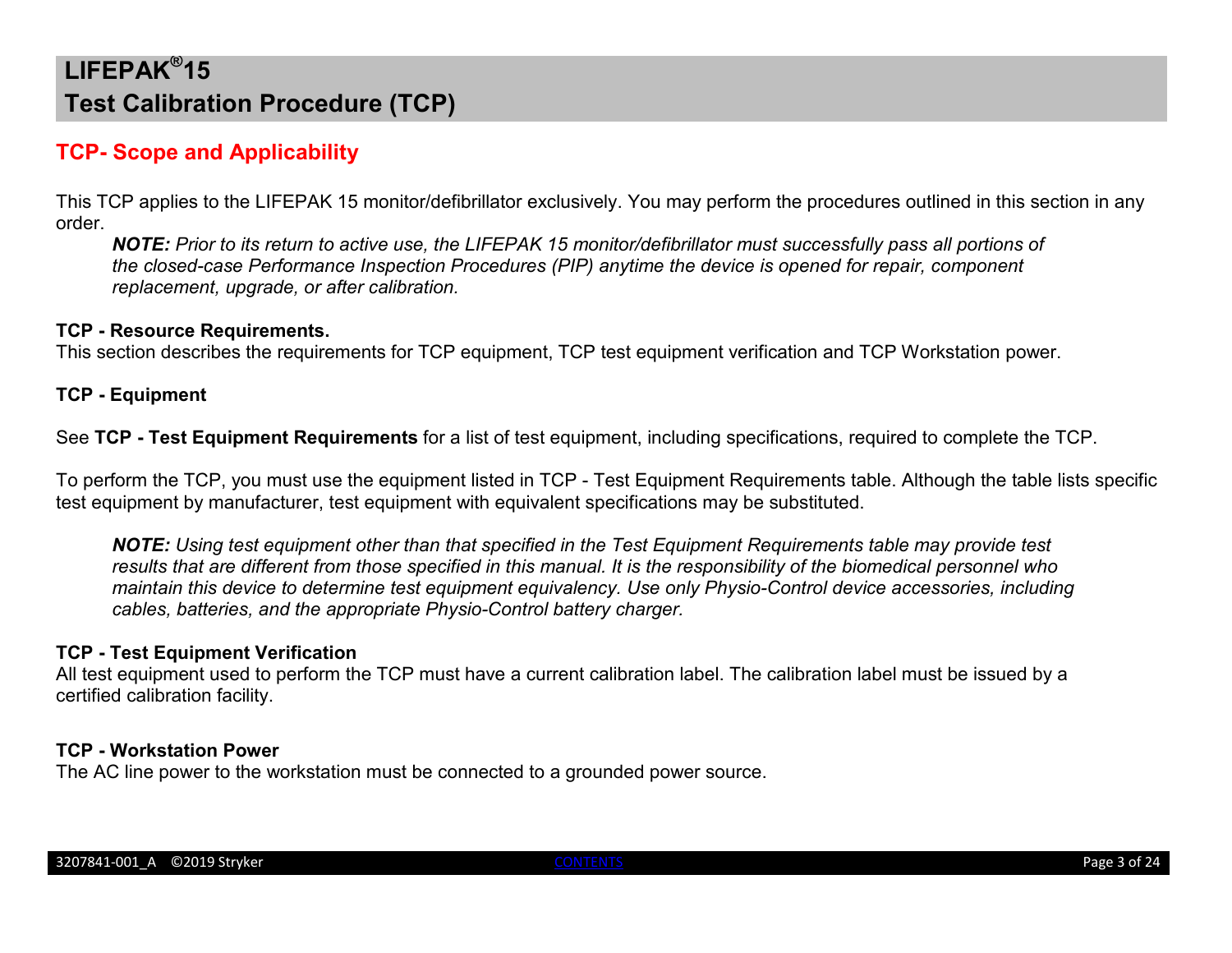### <span id="page-3-0"></span>**TCP-Test Equipment Requirements**

| <b>Equipment</b>                                                                                                                                                                                                                         | <b>Specification or Description</b>                                                                                                               | <b>Manufacturer or Part Number/ Catalog</b><br><b>Number (REF)</b>                          |  |
|------------------------------------------------------------------------------------------------------------------------------------------------------------------------------------------------------------------------------------------|---------------------------------------------------------------------------------------------------------------------------------------------------|---------------------------------------------------------------------------------------------|--|
| Defibrillator analyzer with external<br>noninvasive pacer measurements**                                                                                                                                                                 | Energy range: 0 to 450 J<br>Load resistance: 50 $\Box$ ±1% Accuracy:<br>$±2\% +2$ J<br>Waveforms: NSR, VF, and sine wave<br>Amplitude: 1.1mV ±10% | Fluke® Biomedical Impulse 7000DP with<br>QUIK- COMBO adapter accessory 16/7 D/P<br>ADPT104* |  |
| Lithium-ion battery pak                                                                                                                                                                                                                  | Li-ion battery with fuel gauge                                                                                                                    | 21330-001176                                                                                |  |
| Defibrillator isolation test load                                                                                                                                                                                                        | Resistor test load: 200 ohms, 50 W, 5%                                                                                                            | 21300-007736                                                                                |  |
| QUIK-COMBO therapy cable                                                                                                                                                                                                                 |                                                                                                                                                   | 11113-000004                                                                                |  |
| Fast-Patch cable assembly                                                                                                                                                                                                                | Connects QUIK-COMBO to test posts                                                                                                                 | 11110-000052 or Physio-Control P/N<br>3323095                                               |  |
| Electrode test posts (2 ea.)                                                                                                                                                                                                             |                                                                                                                                                   | 21330-001372                                                                                |  |
| Tubing assembly - CO2 calibration                                                                                                                                                                                                        |                                                                                                                                                   | 21330-000239                                                                                |  |
| Calibration gas                                                                                                                                                                                                                          | 5% CO2, balance N2                                                                                                                                | 21300-001572                                                                                |  |
| Filter Line H set, adult/pediatric                                                                                                                                                                                                       |                                                                                                                                                   | 11996-000068                                                                                |  |
| Temperature probe simulator                                                                                                                                                                                                              | Accuracy $\pm$ 0.05 degrees C for all settings                                                                                                    | Fogg TP 400                                                                                 |  |
| Cable Assembly, Temperature<br>Adapter                                                                                                                                                                                                   |                                                                                                                                                   | 11140-000078                                                                                |  |
| Fogg TP400 Interface cable                                                                                                                                                                                                               |                                                                                                                                                   | Physio-Control P/N 3308413                                                                  |  |
| **Some energy meters are not accurate for biphasic waveforms; for more information, contact your defibrillator analyzer manufacturer.<br>*Equivalent equipment is required to meet the specifications listed in the specification column |                                                                                                                                                   |                                                                                             |  |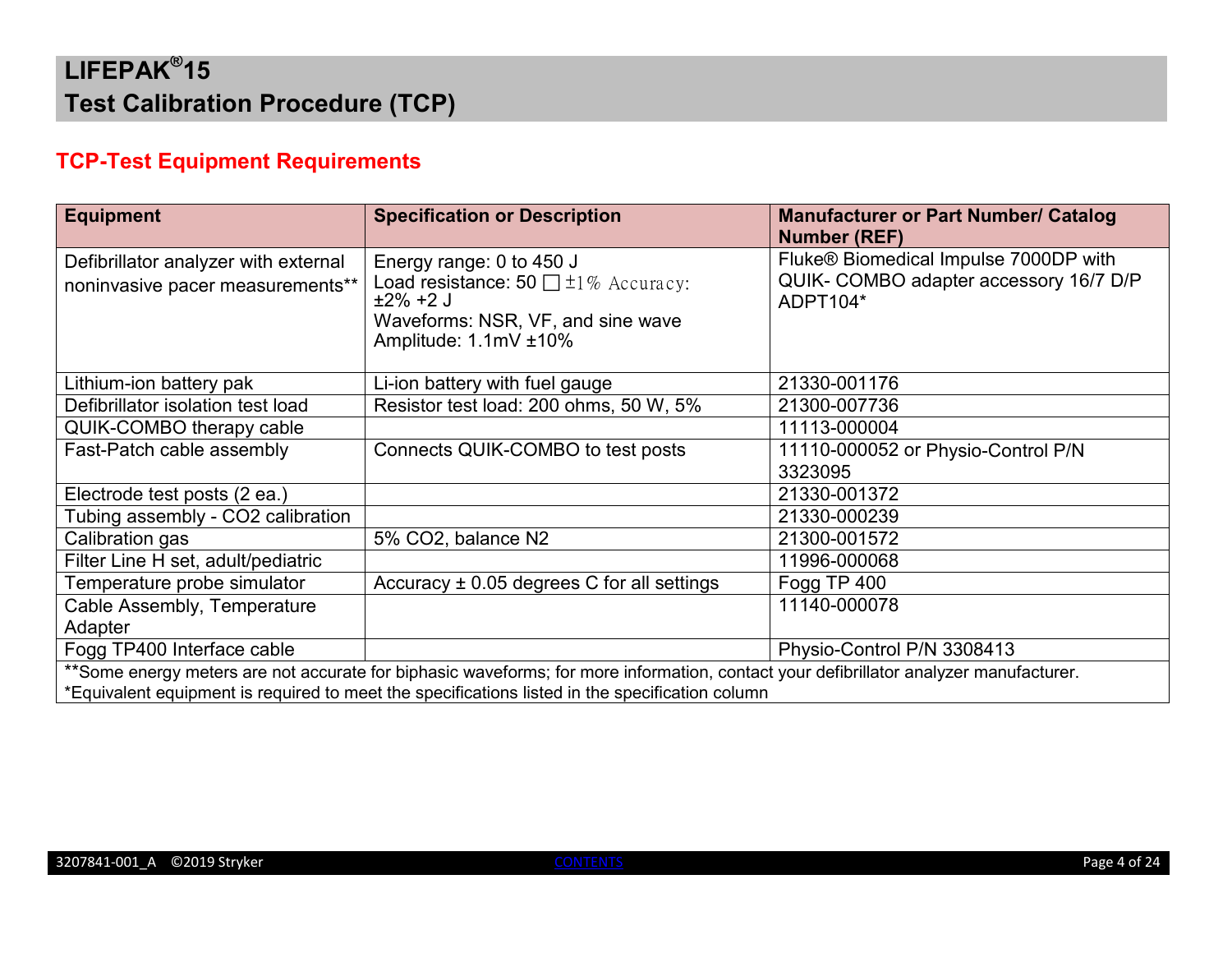### <span id="page-4-0"></span>**TCP - Setup**

The following describes the LIFEPAK 15 monitor/defibrillator setup for the TCP. To set up the device for the TCP:

- 1. In the Battery wells 1 and 2, insert each LP15 Lithium-ion battery into the battery well until it clicks into place.
- 2. Connect the AC power cable into the device as needed

NOTE: Do not connect anything to the device therapy connector except as directed during these procedures.



Figure 2.1-TCP setup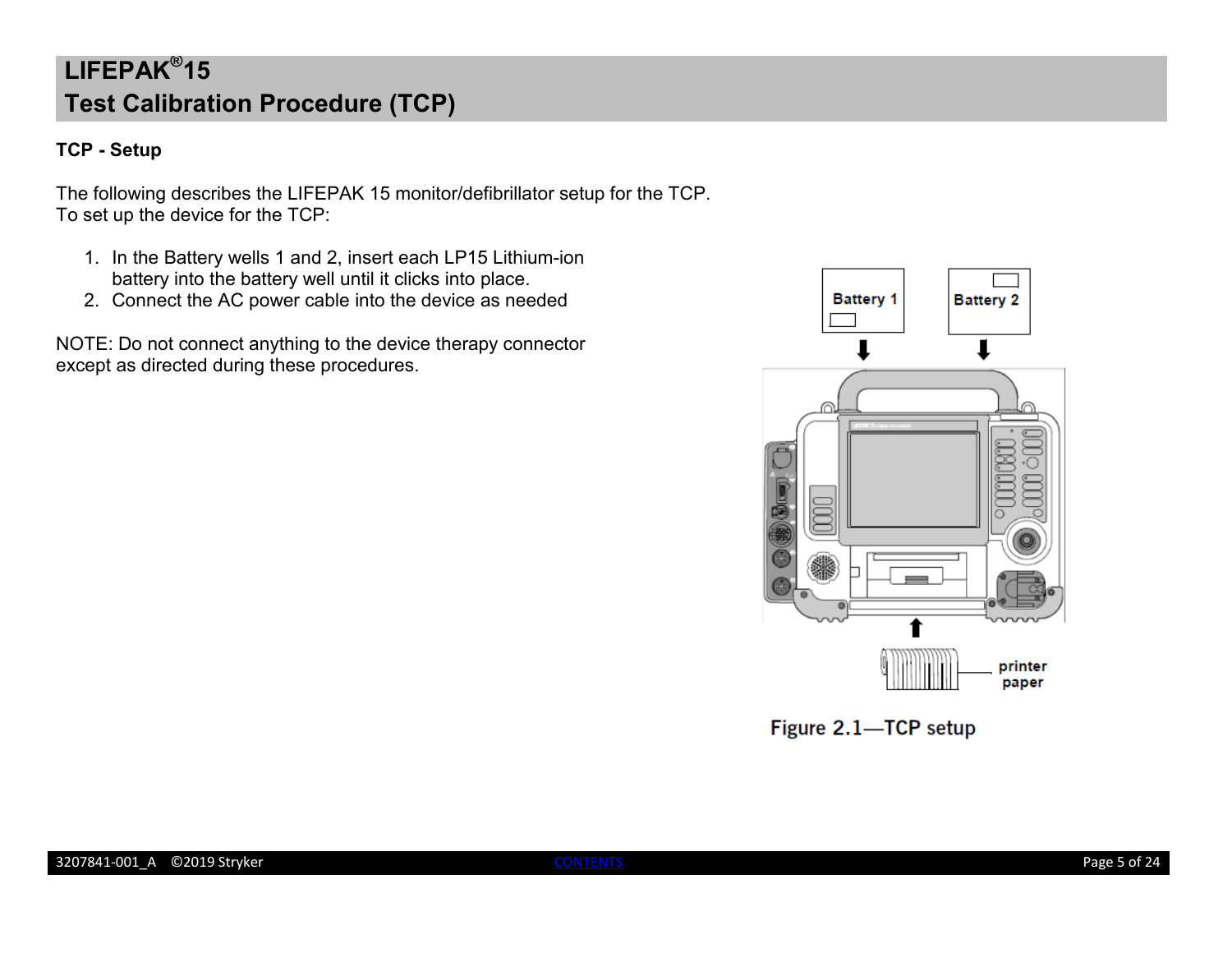### <span id="page-5-0"></span>**TCP - Service/Calibration Submenu Access**

To display the Service/Calibration submenu after performing TCP –Setup.

- 1. Access the service mode as described in Entering Service Mode.
- 2. Select CALIBRATION from the Service menu to display the Service/Calibration submenu as shown in Figure 2.2

| <b>Perform Defibrillation calibration</b> |                    |  |
|-------------------------------------------|--------------------|--|
| Defib Cal                                 | NIBP Cal           |  |
| Pacing Cal                                | <b>Printer Cal</b> |  |
| <b>CO2 Cal</b>                            | Previous Page      |  |

Figure 2.2-Calibration submenu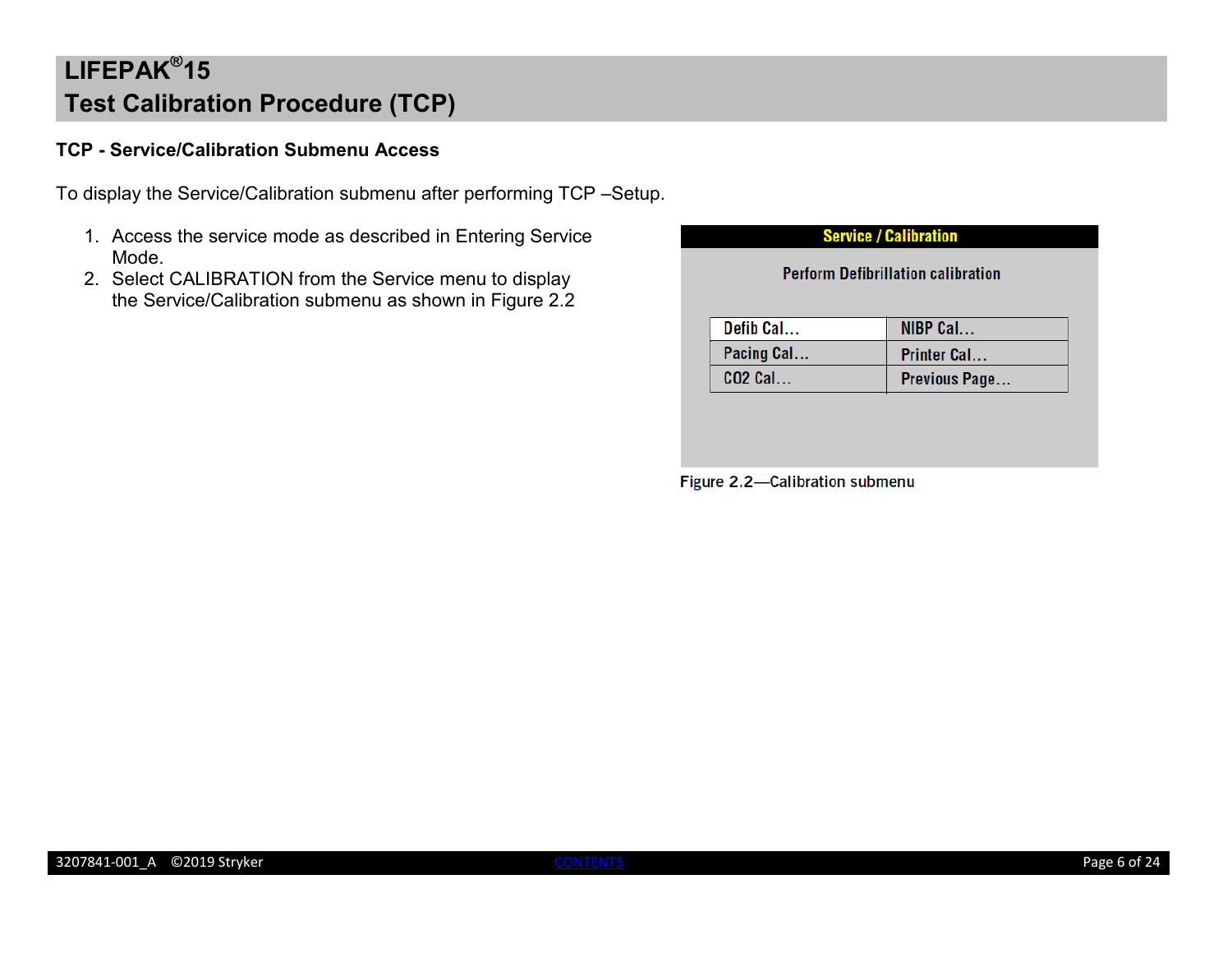### <span id="page-6-0"></span>**TCP - Temperature Calibration Test**

To perform the Temperature Calibration Test:

- 1. Turn the device ON.
- 2. Access the Service mode (see Entering Service Mode).
- 3. Select CALIBRATION from the Service menu.
- 4. Select the Temperature Cal from the Service /Calibration menu as shown in Figure 2.3.

| <b>Service / Calibration</b>           |                      |  |
|----------------------------------------|----------------------|--|
| <b>Perform temperature calibration</b> |                      |  |
| Defib Cal                              | NIBP Cal             |  |
| Pacer Cal                              | <b>Printer Cal</b>   |  |
| <b>CO2 Cal</b>                         | <b>Previous Page</b> |  |
| Temperature Cal                        |                      |  |

#### Figure 2.3-Calibration selection

#### **Service / Calibration / Temperature Cal**

#### **Check temperature calibration**

| <b>Cal Check</b>     | Calibrate |
|----------------------|-----------|
| <b>Previous Page</b> |           |

Figure 2.4-Temperature calibration selection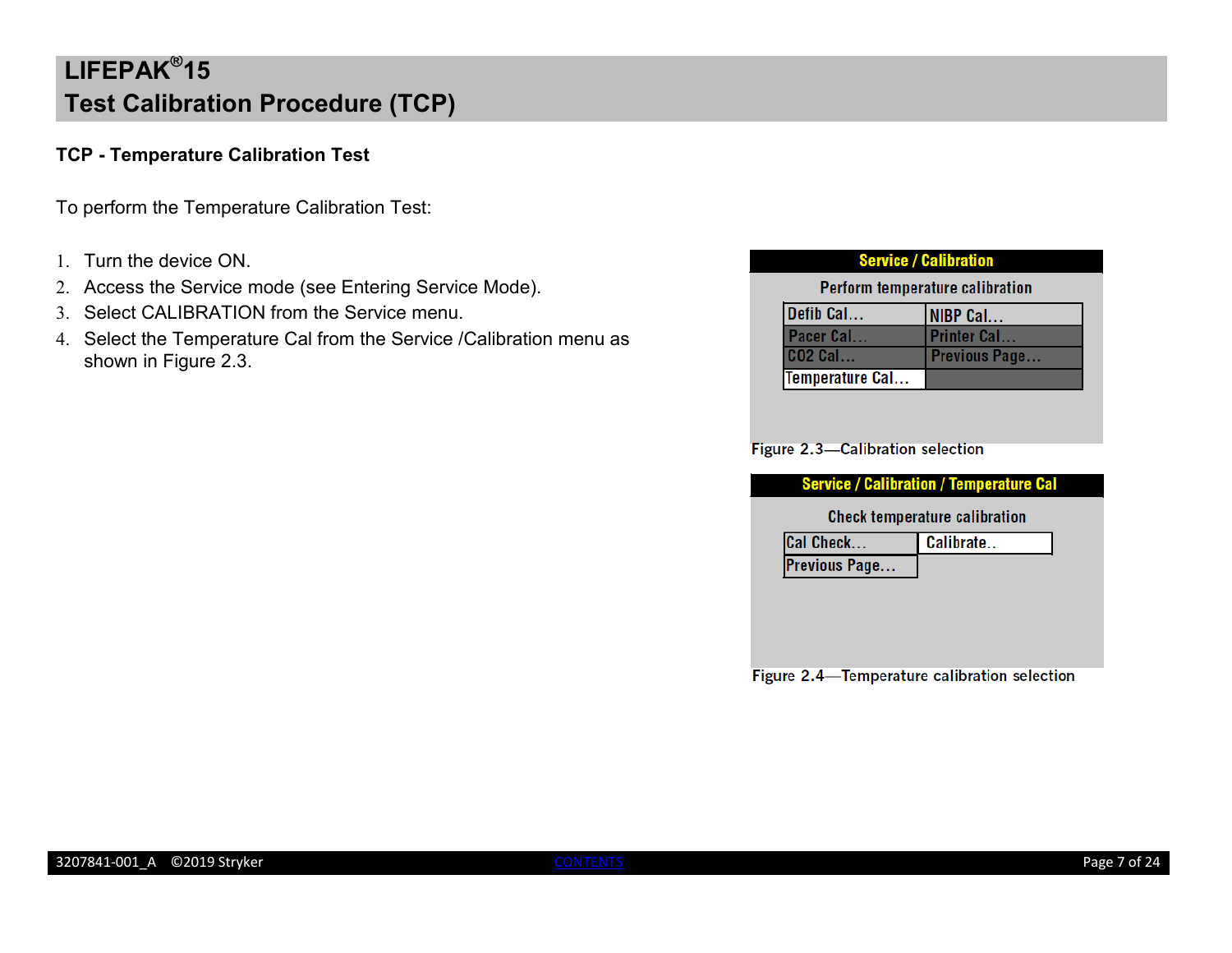- 5. To initiate Temperature Calibration Check, select Calibrate from the Service / Calibration / Temperature Cal menu.
- 6. Connect the temperature sensor to the device and selected the Start button as shown in Figure 2.5.
- 7. After NEXT is selected, the test, CALIBRATING... appears on the screen centered about the SET SIMULATOR text.
- 8. The CALIBRATING…. text is removed when calibration at 25.0° is complete and step 7 is repeated, but with 45.0° instead of 25.0°.
- 9. The CALIBRATING text is removed when calibration at 45.0 $^{\circ}$  is complete and step 7 is repeated AGAIN, but with 37.0°.
- 10. When the calibration is complete as shown in Figure 2.7.

NOTE: If the calibration fails, the screen will look like the previous screen except that the text message above the temperature value will be CALIBRATION FAILED.

An XXX will appear in the Temperature parameter region in place of the Temperature value and will remain through power cycles until the module is no longer disabled.

This failure will not generate a service light when the device is powered up in the normal operating mode.

Temperature calibration will be left unchanged if the calibration fails because the user steps through the process without a simulator, or uses incorrect settings. This prevents the temperature channel from being disabled accidentally as a result of improper calibration procedures.

#### ervice / Calibration / Temperature Cal / Calibration

Start temperature calibration check

Previous Page...

**Start** 

**Next** 

Connect temperature sensor to simulator, then select Start

Figure 2.5-Starting calibration check

#### **Service / Calibration / Temperature Cal / Calibration**

Perform calibration check

Previous Page..

Set simulator dial to 25.0° C. then select Next

Figure 2.6-Calibration checking



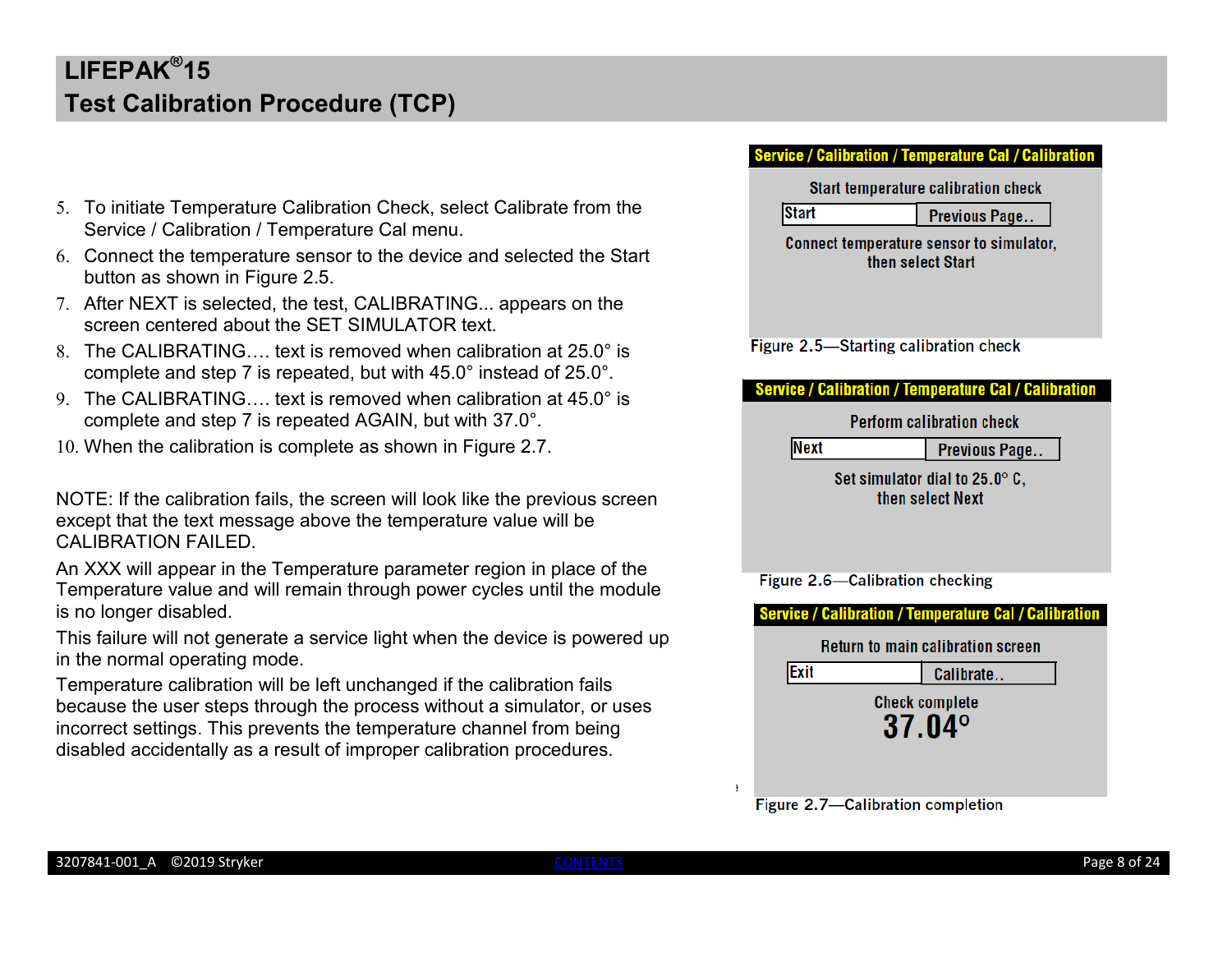### <span id="page-8-0"></span>**TCP - Defibrillator Energy Tests**

Defibrillator Energy Tests consist of:

**[TCP-Defibrillator Energy Calibration](#page-9-0)** [TCP-Defibrillator Energy Verification Test](#page-10-0)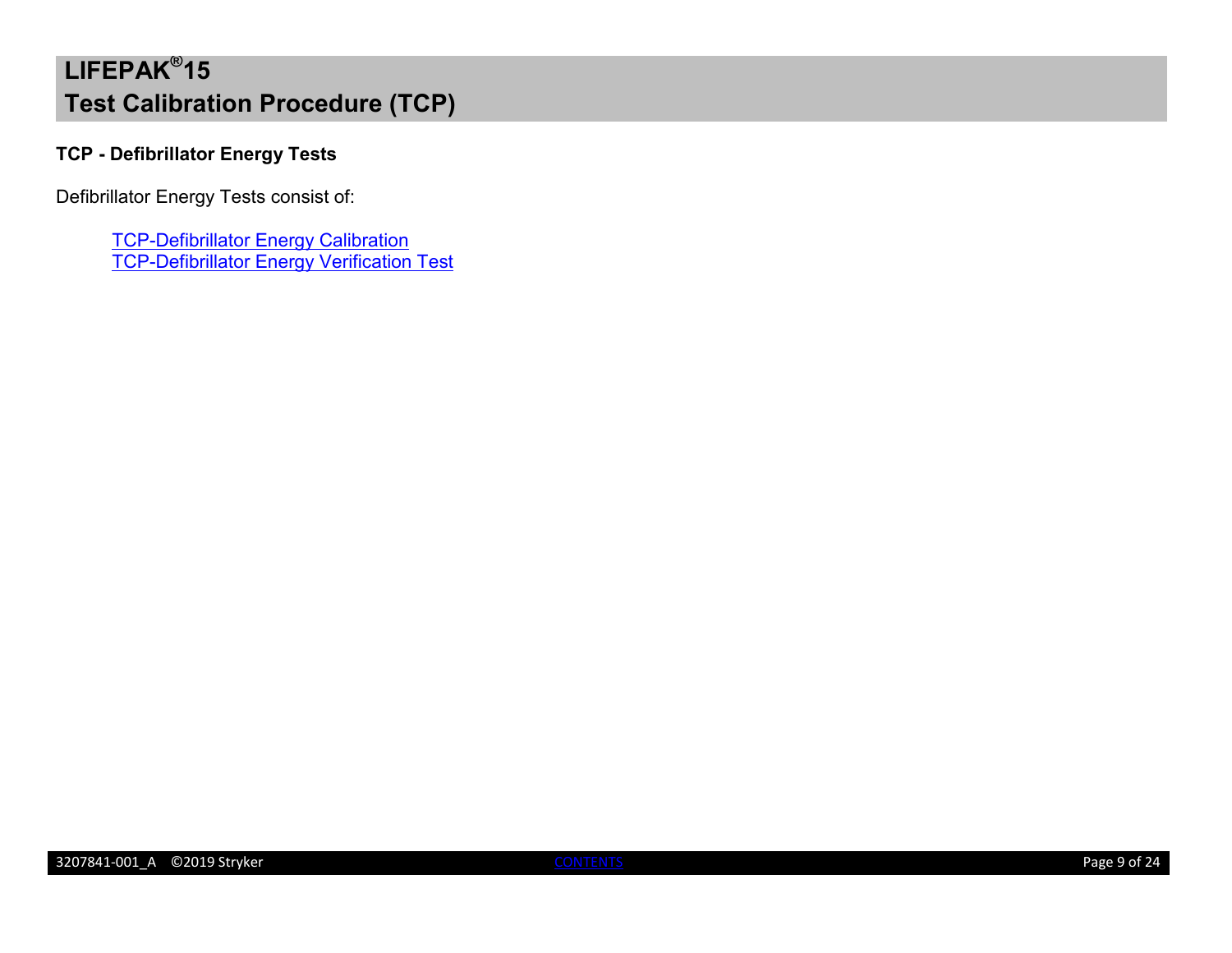### <span id="page-9-0"></span>**TCP - Defibrillator Energy Calibration**



*Avoid contact with the energy meter. Dangerous voltages are present on energy meter electrode plates/posts.*

To perform the Defibrillator EnergyCalibration :

1. Establish the Defibrillator Energy Tests setup as shown in the following figure. Make sure the therapy cable (+) terminal is connected to Apex (+) as shown below.

NOTE: Ensure proper connections to the defibrillator analyzer. To avoid damage to the analyzer or defibrillator, do NOT apply defibrillator pulses to the pacer inputs of the analyzer.

- 2. Set the defibrillator analyzer to measure ENERGY, using the appropriate scale.
- 3. Turn the device ON.
- 4. Select DEFIB CAL from the Service/Calibration submenu. See TCP Service/Calibration Submenu Access.
- 5. Select START to initiate the calibration routine.
- 6. Follow the instructions on the device screen.
- 7. Turn the device OFF when the calibration procedure is complete.
- 8. Continue with the TCP Delivered Energy Verification Test with this setup in place.



Figure 2.8-Energy calibration setup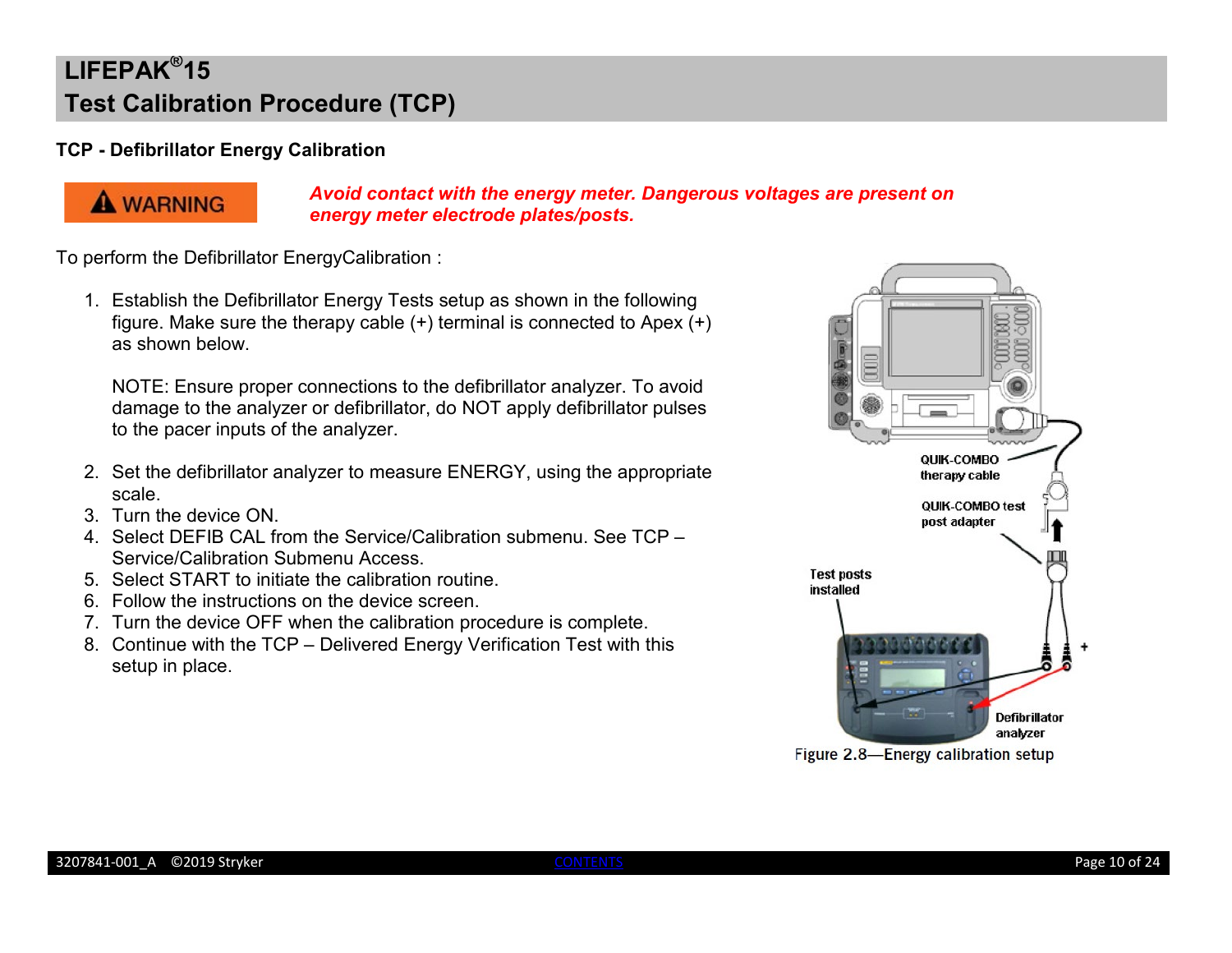#### <span id="page-10-0"></span>**TCP - Delivered Energy Verification Test**

Perform the delivered energy verification test at 2 J, 10J, 100J, 200J, and 360J. Instructions here are for all energy levels.

### **A WARNING**

#### *Avoid contact with the energy meter. Dangerous voltages are present on energy meter electrode plates/posts.*

To perform the Defibrillator Delivered Energy Test:

- 1. Turn the device ON.
- 2. Select the desired energy to 2 J, 10J, 100J, 200J and 360J.
- 3. Push CHARGE button on the keypad and wait for the device to reach full charge.
- 4. Push the  $\mathbf{F}$  (shock) button on the keypad to discharge the device energy into the defibrillator analyzer.
- 5. Verify that the defibrillator analyzer shows an energy level between as specified in the following table.

| <b>Delivered Energy</b> | Low Limits | <b>High Limits</b> |
|-------------------------|------------|--------------------|
| 2J                      | 1.0        | 3.0                |
| 10 <sub>J</sub>         | 9.1        | 10.9               |
| 100J                    | 97.75      | 102.25             |
| 200J                    | 195.5      | 204.5              |
| 360 J                   | 352        | 368                |

6. When testing is complete, turn the device OFF and disconnect the test setup.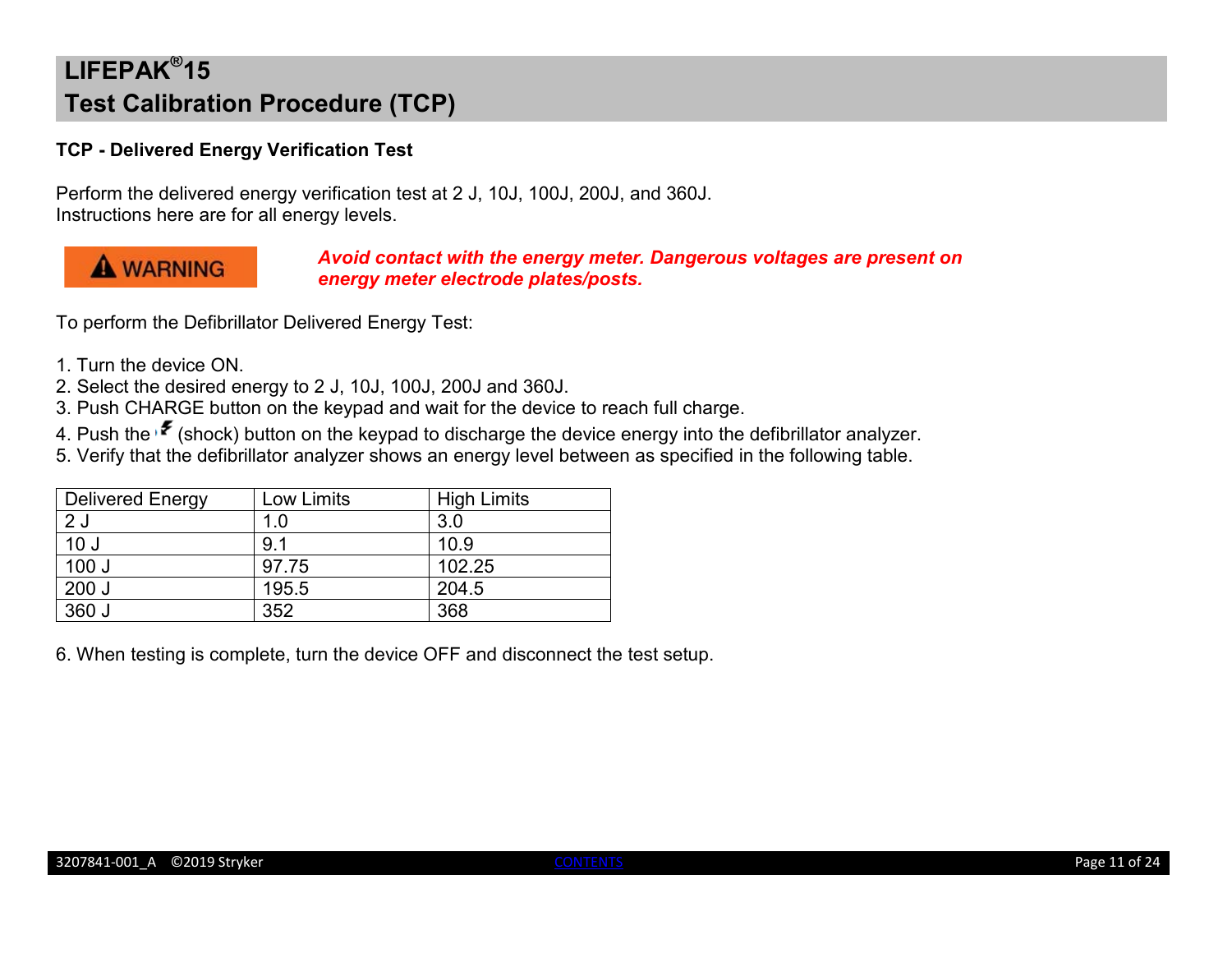### <span id="page-11-0"></span>**TCP - Defibrillator Output Waveform Test**

This test is optional and is intended to aid in troubleshooting the A13 Transfer Relay Assembly or the A15 Energy Storage Capacitor. Use fully charged batteries when performing this procedure.

To perform the Defibrillator Output Waveform Test:

- 1. Connect the device to the defibrillator analyzer as described in TCP Defibrillator Energy Calibration.
- 2. Turn the device ON.
- 3. Select the desired energy to 360J.
- 4. Push CHARGE button on the keypad and wait for the device to reach full charge.
- 5. Push the  $\mathscr F$  (shock) button on the keypad to discharge the device energy into the defibrillator analyzer.



Figure 2.9-Output waveform test setup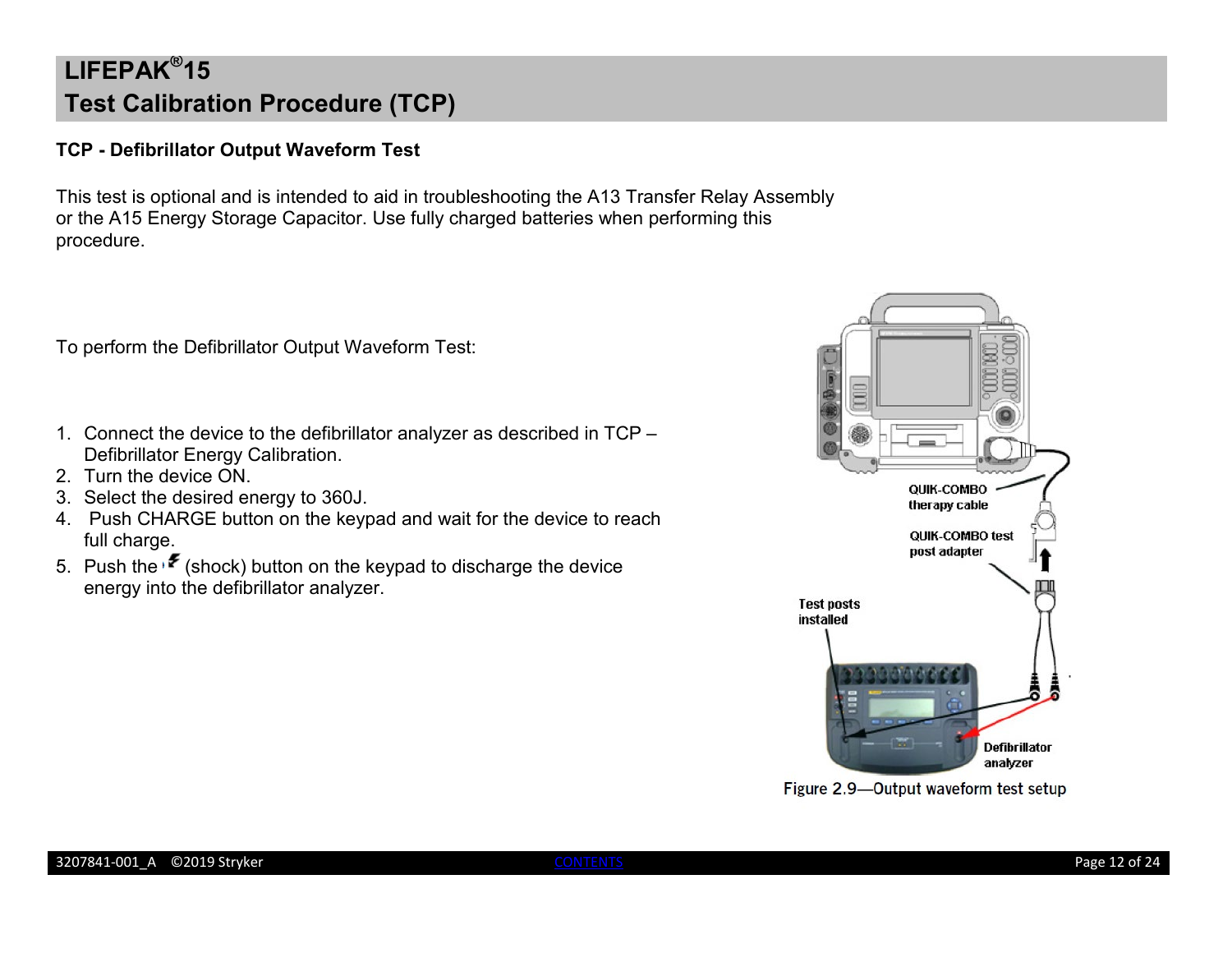6. Verify that the waveform meets the specifications as shown in the following Figure 2.10 and Table.



Figure 2.10-Output waveform specifications

7. When testing is complete, turn the device OFF and disconnect the test setup.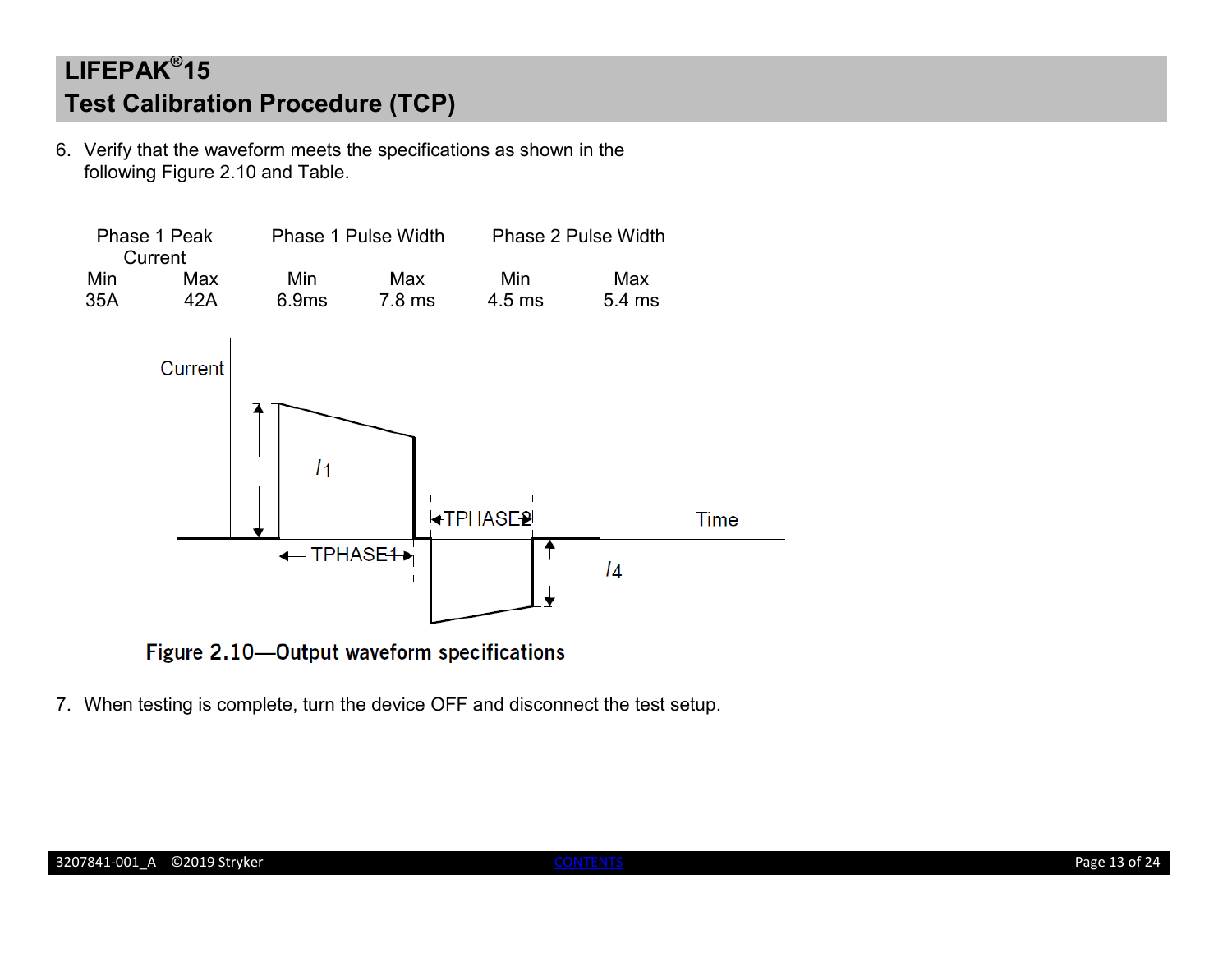### <span id="page-13-0"></span>**TCP - Defibrillator Isolation Test**



*Electrical energy is discharged during this procedure. Do not allow the paddle electrodes to contact any person or conductive surfaces, except as described below*.

To perform Defibrillator Isolation Test after a therapy repair:

- 1. 1.Establish the Apex setup as shown in Figure 2.19.
- 2. Verify the defibrillator analyzer is on and set to measure ENERGY. If it is not set to ENERGY, press the ENRG softkey.
- 3. Turn the device ON.
- 4. Select the desired energy to 360J by using the Up/Down arrows or dial on the touchscreen.
- 5. Push CHARGE button on the keypad and wait for the device to reach full charge.
- 6. Push the  $\mathcal F$  (shock) button on the keypad to discharge the device enegry into the defibrillator analyzer.
- 7. Verify device displays message "Energy Delivered".
- 8. Verify the defibrillator analyzer indicates a delivered energy of less than 2J.
- 9. NOTE: The Impulse 7000DP may not detect any energy reading.
- 10.Turn the device OFF and disconnect the test setup.



Figure 2.19 Defibrillator Isolation Setup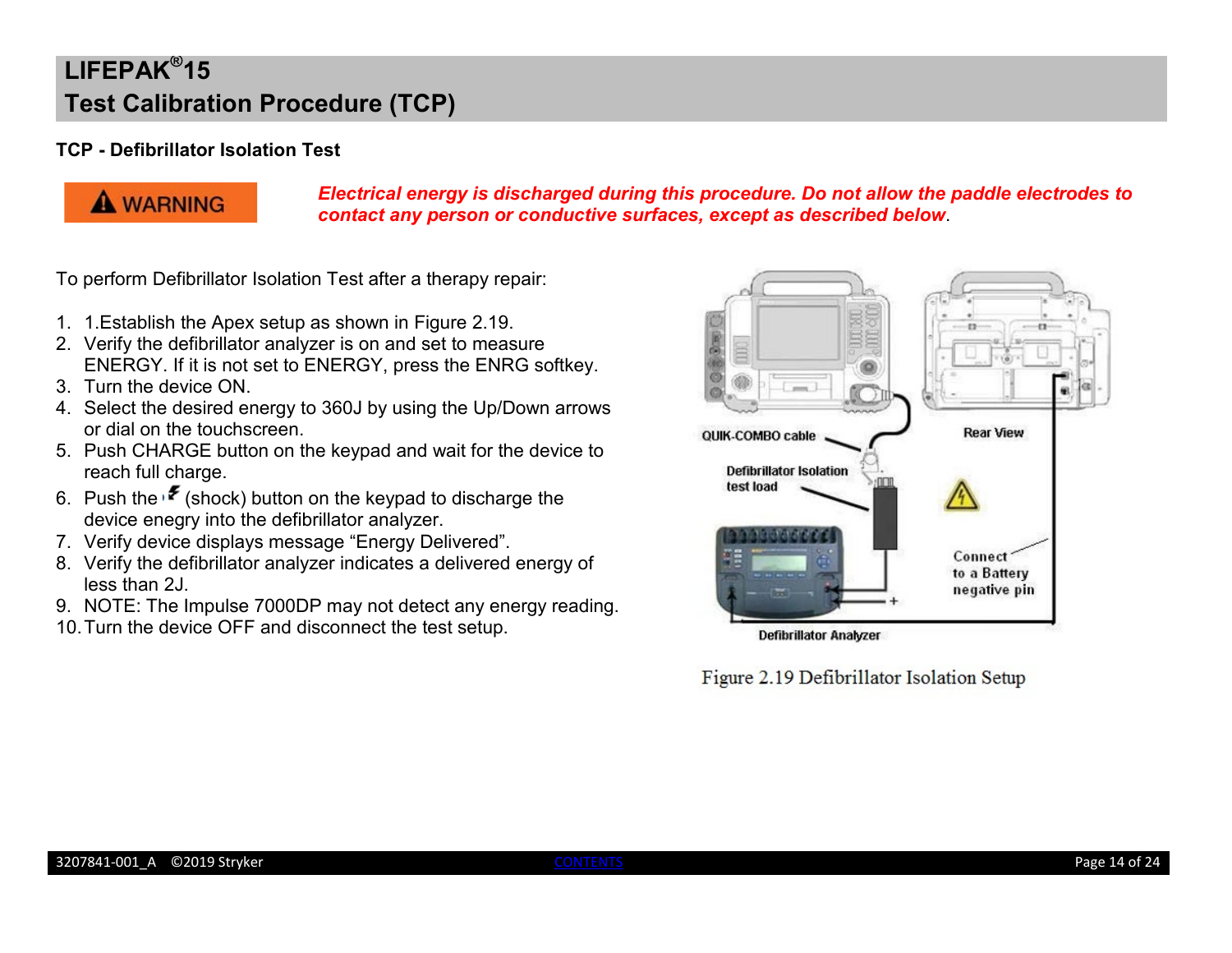### <span id="page-14-0"></span>**TCP - CO2 Calibration**

To perform a calibration of the CO2 module:

- 1. To complete the warm-up period, the device must be on for a total of 20 minutes before proceeding with the calibration of the CO2 module.
- 2. Turn the device ON and select CO2 CAL from the Service/ Calibration submenu as described in TCP – Service/Calibration Submenu Access.
- 3. Select CALIBRATE in the Service/Calibration/CO2 Cal submenu.

#### **Service / Calibration**

**Perform CO2 Calibration** 

| Defib Cal      | $NIBP$ Cal         |
|----------------|--------------------|
| Pacing Cal     | <b>Printer Cal</b> |
| <b>CO2 Cal</b> | Previous Page      |

#### **Service / Calibration / CO2 Cal**

**Check CO2 Calibration** 

| <b>Cal Check</b>     | Calibrate |
|----------------------|-----------|
| <b>Previous Page</b> |           |

Figure 2.11-CO2 calibration submenus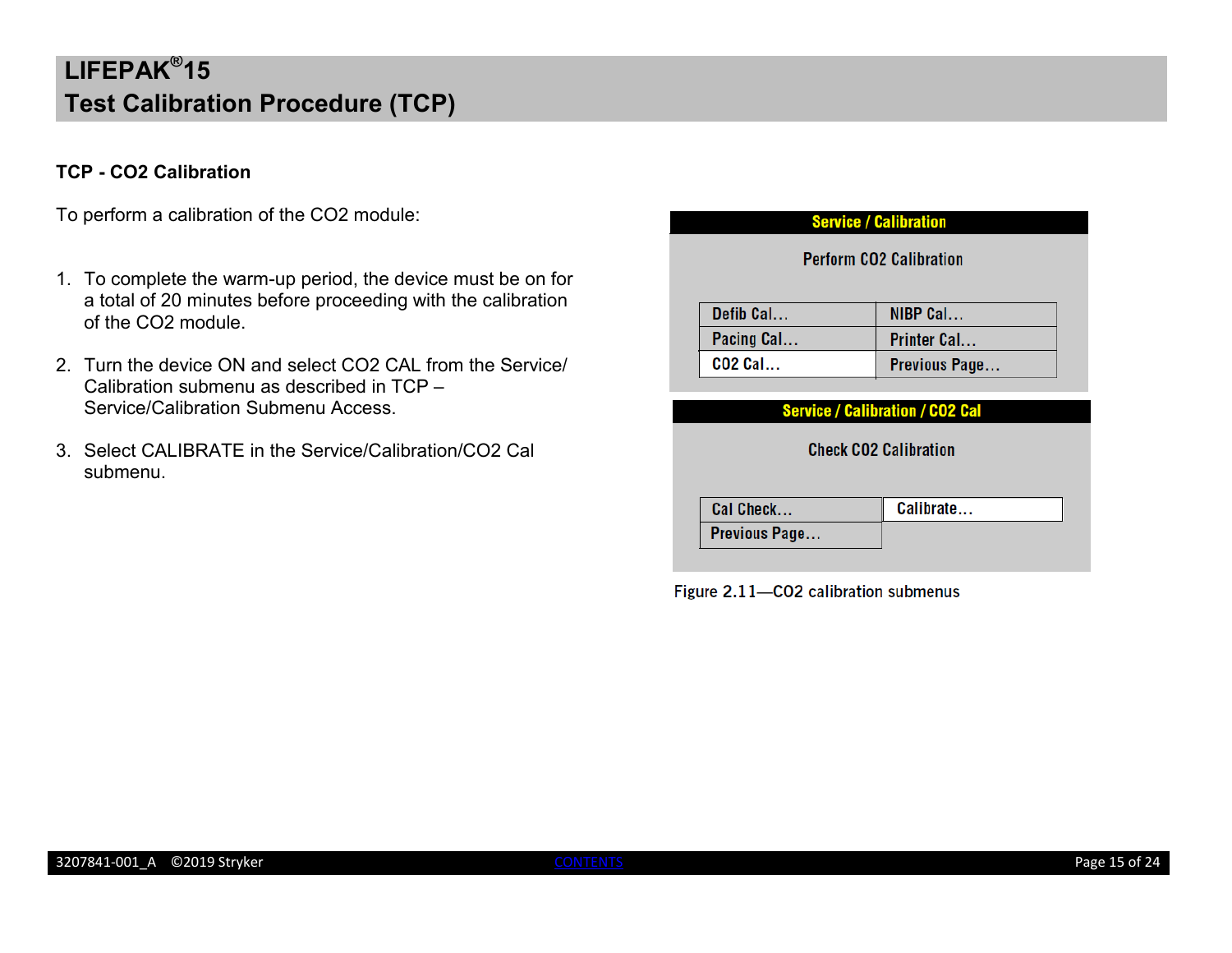4. Connect the calibration gas canister to the front panel CO2 connector using a standard CO2 Filter Line and the CO2 calibration kit as shown in Figure 2.13.

**Service / Calibration / CO2 Cal / Calibrate** 

Figure 2.12-CO2 calibration overlay



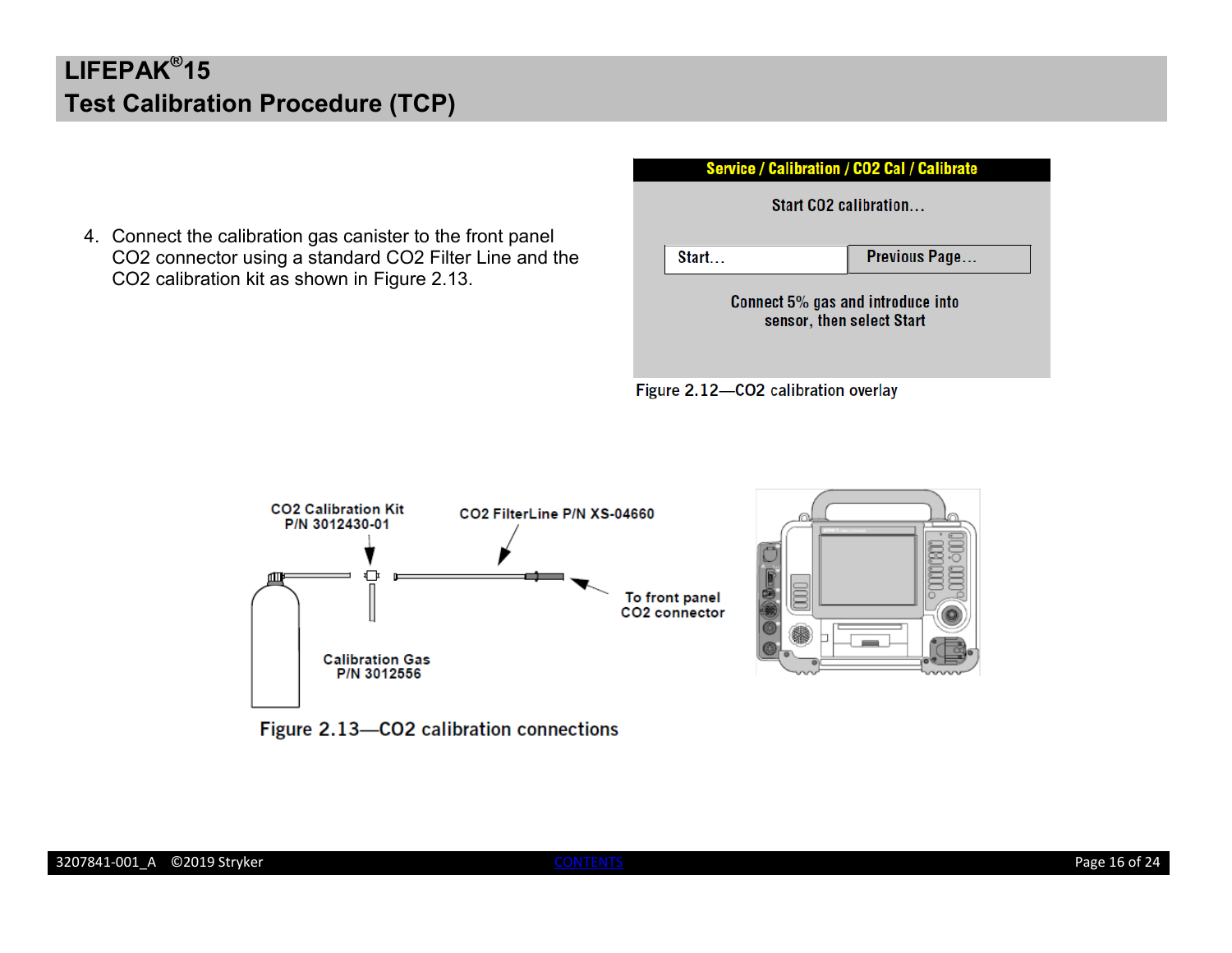- 5. Press and hold the spray nozzle to apply calibration gas.
- 6. Select START and verify that the CALIBRATION IN PROGRESS message appears.
- 7. Continue pressing the spray nozzle until the DISCONNECT GAS message appears.
- 8. Release the spray nozzle.
- 9. Verify that the CALIBRATION OK message appears.

Note: Do not disconnect the Filter Line until the CALIBRATION OK message appears.

10.If the CALIBRATION FAILED message appears, an error code is written into the device Service Log and the front panel Service LED illuminates.

| <b>Service / Calibration / CO2 Cal / Calibrate</b> |                 |  |  |
|----------------------------------------------------|-----------------|--|--|
| <b>Start CO2 calibration</b>                       |                 |  |  |
|                                                    |                 |  |  |
|                                                    |                 |  |  |
| Start                                              | Previous Page   |  |  |
|                                                    |                 |  |  |
| <b>Calibration in progress</b>                     |                 |  |  |
|                                                    |                 |  |  |
|                                                    |                 |  |  |
| .<br><b>.</b>                                      | $0.00 \pm 0.00$ |  |  |

Figure 2.14–CO2 calibration start submenu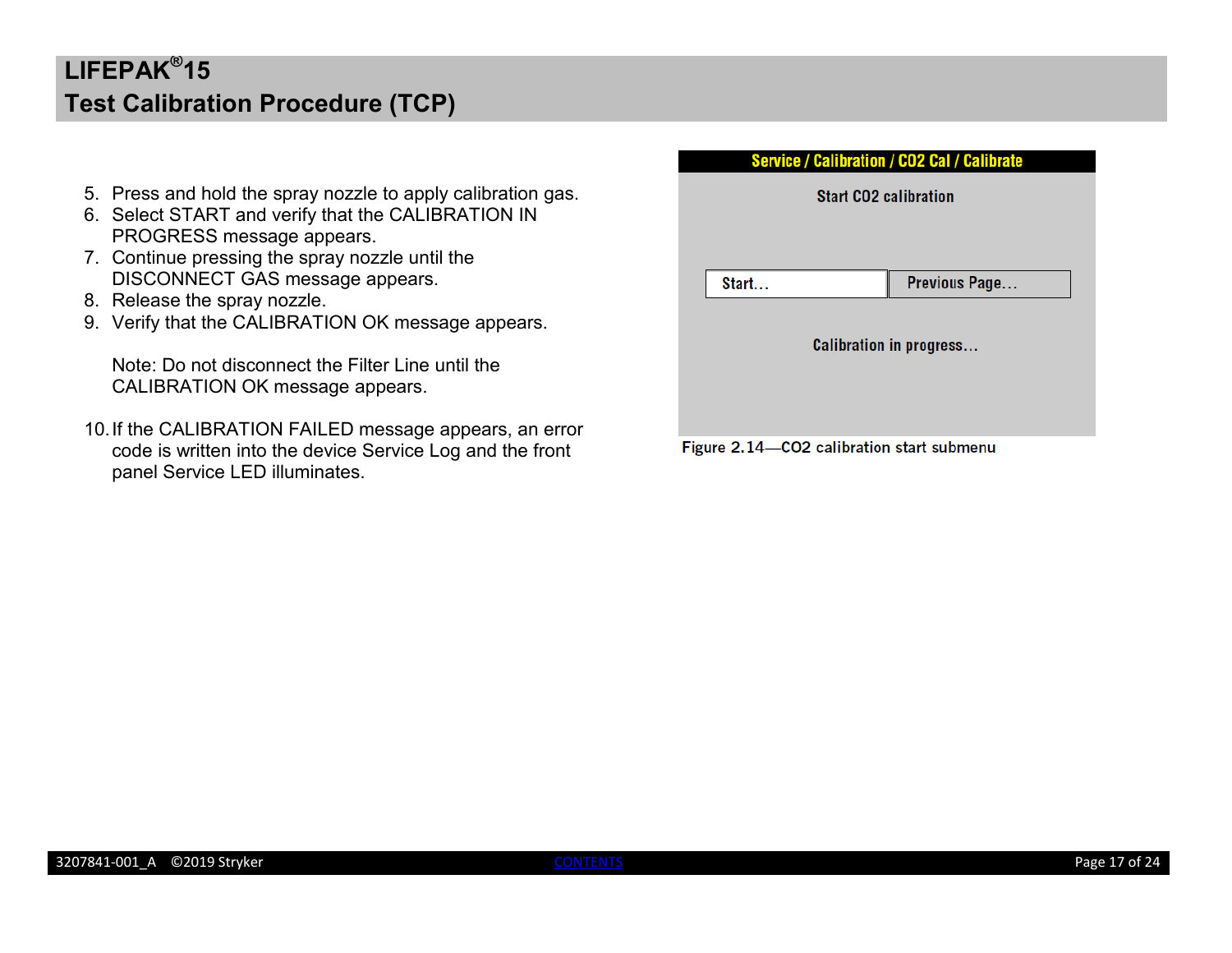#### <span id="page-17-0"></span>**TCP - Printer Calibration Tests**

The Printer Calibration tests consist of: [TCP-Printer Calibration Test at 25mm](#page-17-1) [TCP-Printer Calibration Test at 12.5mm](#page-18-0)

### <span id="page-17-1"></span>**TCP - Printer Calibration Test at 25 mm**

To perform the Printer Calibration Test at 25mm:

- 1. Disconnect all front panel cables from the device.
- 2. Display the Service/Calibration submenu as described in TCP Service/Calibration Submenu Access.
- 3. Select PRINTER CAL
- 4. Select START, and then press the SPEED DIAL. The printer begins printing horizontal tick marks.
- 5. Notice the spacing of the printed tick marks. The correct interval between marks is 25 mm  $\pm$  1 mm (approx. 24 to 26 mm). Use the SPEED DIAL to adjust the printer speed SLOWER or FASTER.

| 25 mm | 25 mm | 25 mm |  |
|-------|-------|-------|--|
|-------|-------|-------|--|

- 6. When the marks are spaced at 25 mm, press the SPEED DIAL to stop printing.
- 7. Turn the device OFF.

#### **Service / Calibration / Printer Cal**

Start calibration - use Speed Dial knob to adjust printer speed

| <b>Start</b>           |          |
|------------------------|----------|
| <b>Speed</b>           | 25mm/sec |
| <b>Printhead Value</b> | 1200     |
| Previous Page          |          |
|                        |          |
|                        |          |
|                        |          |
|                        |          |

Figure 2.15-25 mm printer calibration submenu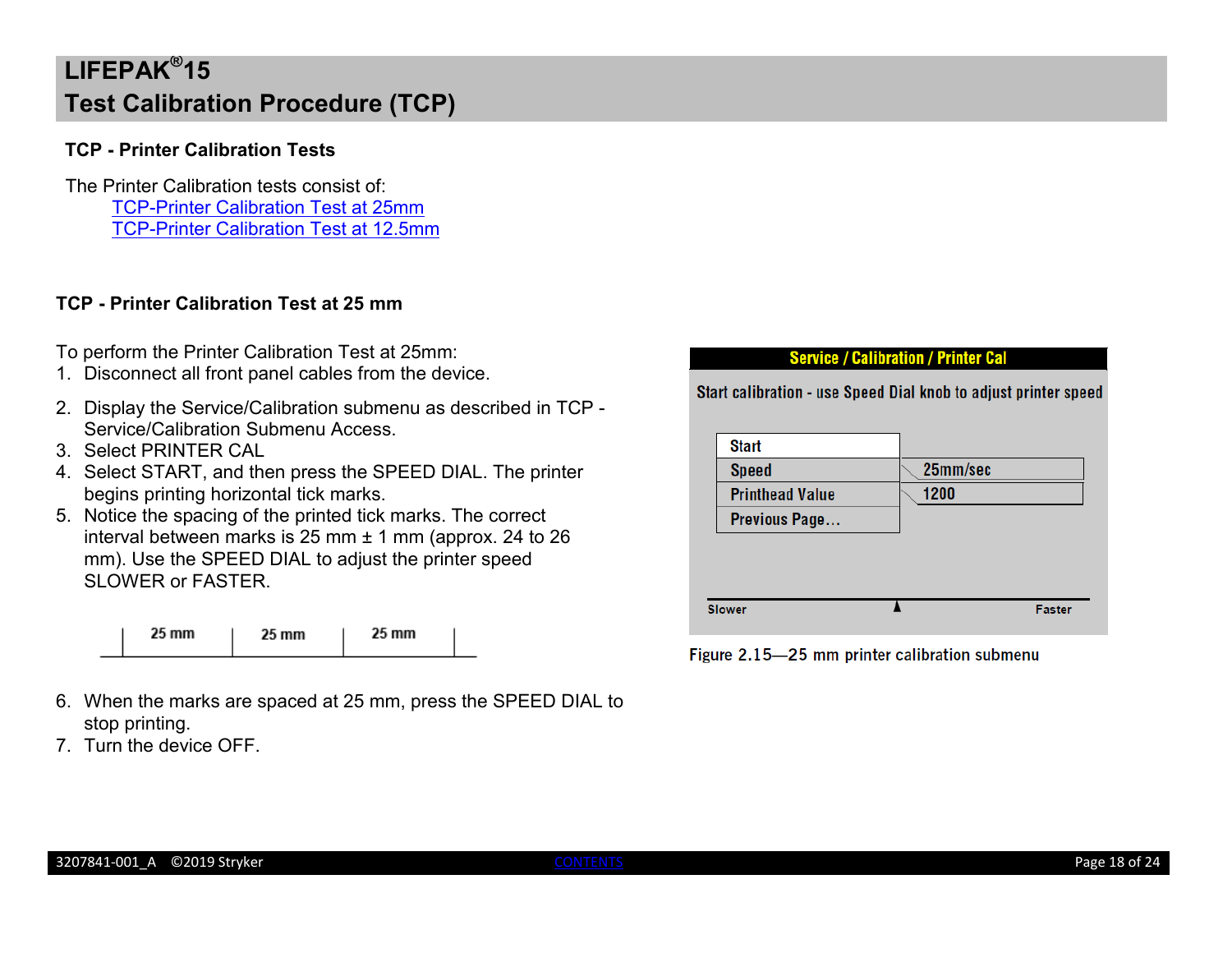### <span id="page-18-0"></span>**TCP- Printer Calibration Test at 12.5mm**

To perform the Printer Calibration Test at 12.5mm:

- 1. Disconnect all front panel cables from the device.
- 2. Display the Service/Calibration submenu as described in TCP Service/Calibration Submenu Access.
- 3. Select PRINTER CAL.
- 4. Select START, and then press the SPEED DIAL. The printer begins printing horizontal tick marks.
- 5. Notice the spacing of the printed tick marks. The correct interval between marks is 12.5 mm ± 1 mm (approx. 12 to 13 mm). Use the SPEED DIAL to adjust the printer speed SLOWER or FASTER.

| $12.5 \text{ mm}$ | $12.5 \text{ mm}$ | $12.5 \text{ mm}$ |
|-------------------|-------------------|-------------------|
|                   |                   |                   |

- 6. When the marks are spaced at 12.5 mm, press the SPEED DIAL to stop printing.
- 7. Turn the device OFF.

#### **Service / Calibration / Printer Cal**

Start calibration - use Speed Dial knob to adjust printer speed

| 12.5 mm/sec |
|-------------|
| 1200        |
|             |
|             |
|             |
|             |
|             |
|             |

Figure 2.16-12.5 mm printer calibration submenu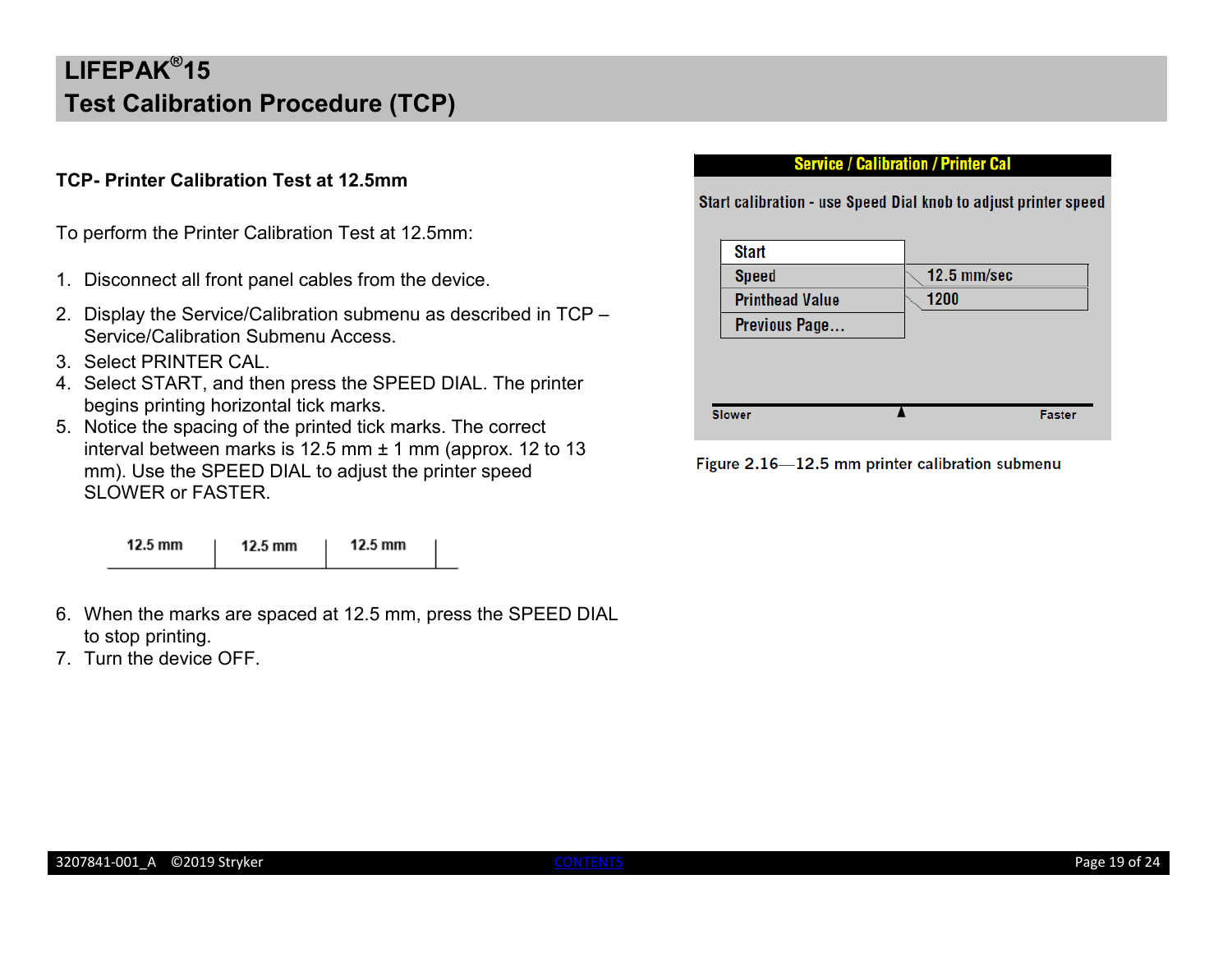#### <span id="page-19-0"></span>**TCP - Pacer Characteristics Tests**

Pacer characteristics tests consist of: [TCP-Pacer Self Calibration Test](#page-19-1) [TCP-Pacer Verification Test](#page-20-0)

#### *WARNING*

*SHOCK HAZARD Avoid contact with the energy meter. Potentially dangerous voltages will be present on energy meter electrode plates/ posts.*

#### <span id="page-19-1"></span>**TCP – Pacer Self-Calibration Test**

- 1. To perform the Pacer Self-Calibration Test:
- 1. Disconnect all front panel cables from the device.
- 2. Select PACING CAL from the Service/Calibration submenu as described in TCP – Service/Calibration Submenu Access.
- 3. Select START to initiate the calibration routine
- 4. In less than 60 seconds, the CALIBRATION COMPLETE message appear.
- 5. Turn the device OFF.
- 6. Continue with the TCP Pacing Verification Test.

```
NOTE: This test is not applicable to devices containing the 
service reference number 4 icon.
```


Figure 2.17-Pacer self-calibration submenu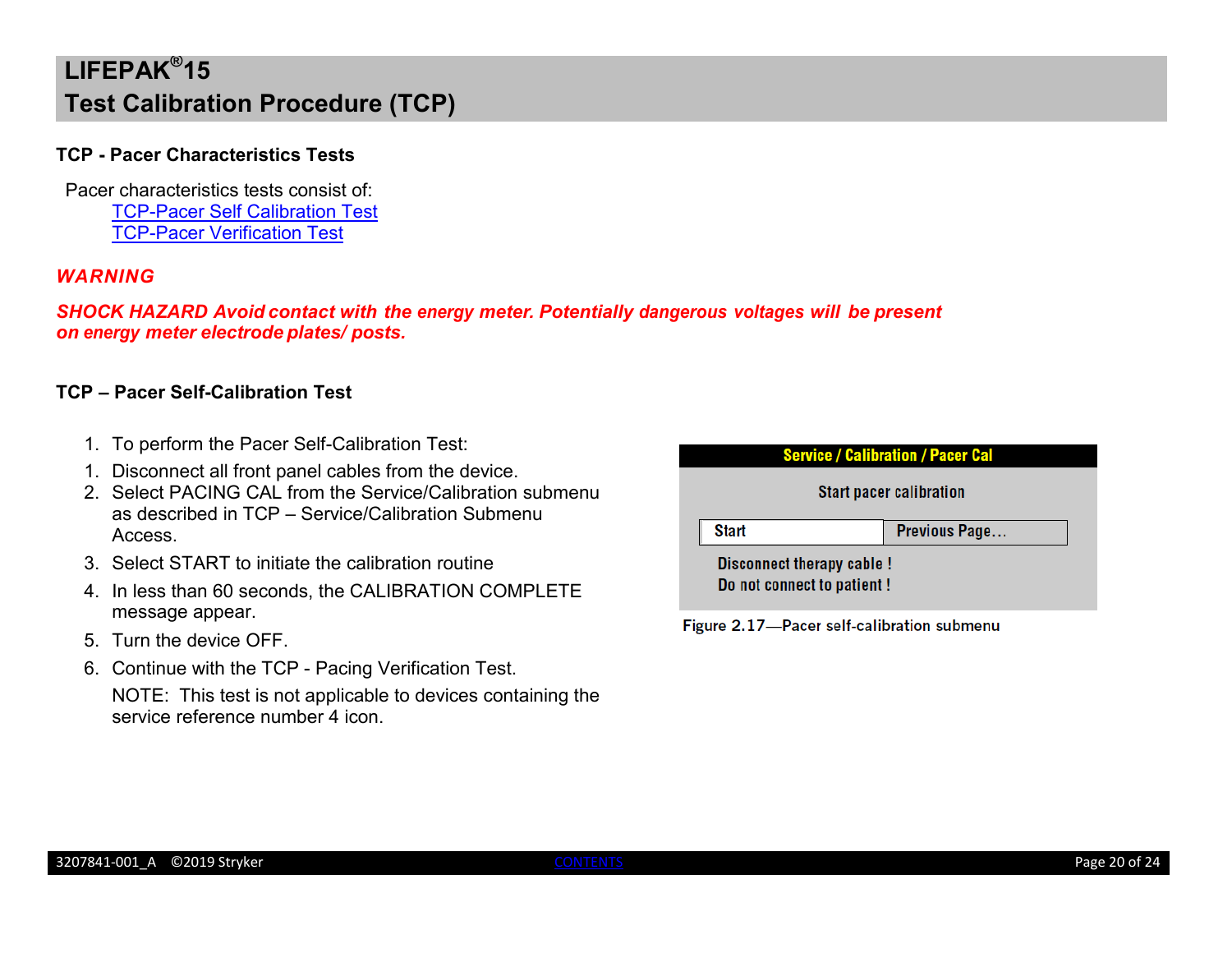### <span id="page-20-0"></span>**TCP- Pacer Verification Test**

To perform the pacing verification test for currents at 10mA, 50mA, 100mA, and 150mA.

- 1. Connect the device to the Impulse 7000DP. Make sure the QUIK-COMBO (+) terminal is connected to apex (+).
- 2. Select Pacer button on Impulse 7000DP to measure pacing current.
- 3. In the menu screen, set the Brand to "Physio-Control" Input Jacks to "Defib," and Load to "50 ohm".
- 4. Turn the device ON.
- 5. Press PACER to activate pacing.
- 6. Set pacer rate on the device at 60 PPM.
- 7. Press CURRENT, and then use the SPEED DIAL to select the current being tested (test for 10 mA, 50 mA, 100 mA, and 150 mA).
- 8. Verify the measured pacer current is between the values specified in Table below

| Set Current (mA) | Output (mA)    |
|------------------|----------------|
| 10               | 5.2 to 14.8    |
| 50               | 45 2 to 54 8   |
| 100              | 95.5 to 104.8  |
| 150              | 142.7 to 157.3 |

Note: Press Current , as required to maintain the Current overlay on the screen

9. When testing is complete, turn the device OFF and disconnect the test setup.



Figure 2.18-Pacing verification setup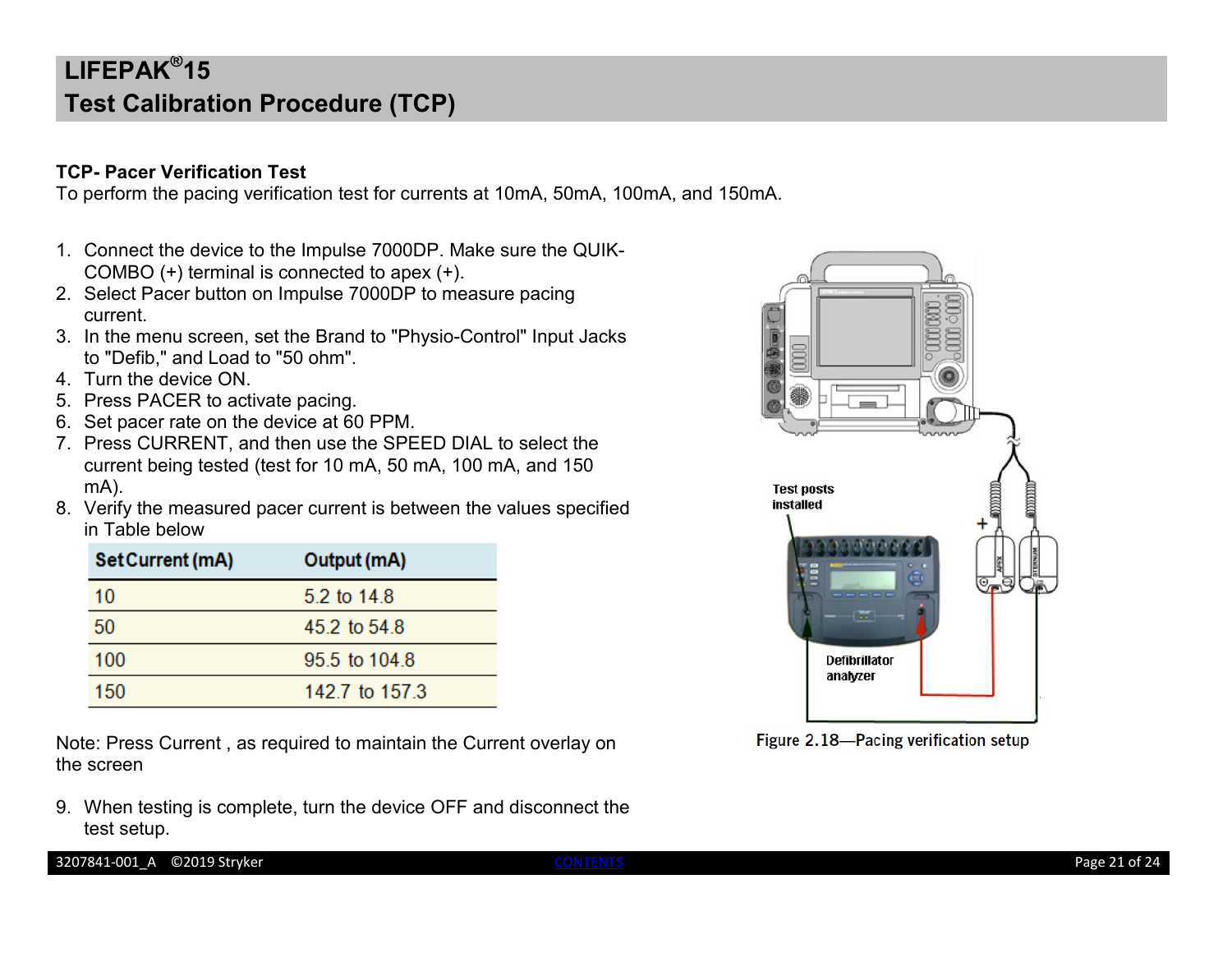### <span id="page-21-0"></span>**TCP - LIFENET Device Communications Setup**

- NOTE: The LIFENET® Device Communications for CODE-STAT Reviewer setup procedure is for testing the Bluetooth wireless technology option on the LIFEPAK 15 monitor/defibrillator.
- NOTE: If the Bluetooth wireless technology option is not installed, ignore this procedure.
- NOTE: It is assumed that the computer is using Microsoft® Bluetooth Enumerator as the driver for the Bluetooth hardware. If LIFENET Device Communications for CODE-STAT Reviewer is being used for the first time, you need to set up communication ports on your computer.

To set up Bluetooth communication ports on your computer:

- 1. Right-click the Bluetooth icon on the computer's taskbar (lower right location).
- 2. Select OPEN BLUETOOTH SETTINGS.
- 3. Select the COM PORTS tab.
- 4. Add an incoming COM port on the COM Ports tab and click OK.
- 5. Write down the COM port name for use in the next section.

To set up the COM port to operate with CODE-STAT Reviewer:

- 1. Open the CODE-STAT Reviewer application on your computer, and select the DEMO database.
- 2. Enter "physio" for the user ID and "control" for the password (case-sensitive).
- 3. Select UTILITIES, and then select SYSTEM CONFIGURATION.
- 4. Select the DEVICE DATA RECEPTION tab in the LIFENET System Configuration dialog box.
- 5. Click MODIFY at the bottom of the Communication Ports section.
- 6. In the Available window on the left side of the Communication Ports dialog box, select the COM port added previously on the COM Ports tab.
- 7. Click  $\rightarrow$  to transfer the highlighted ports to the Use window on the right.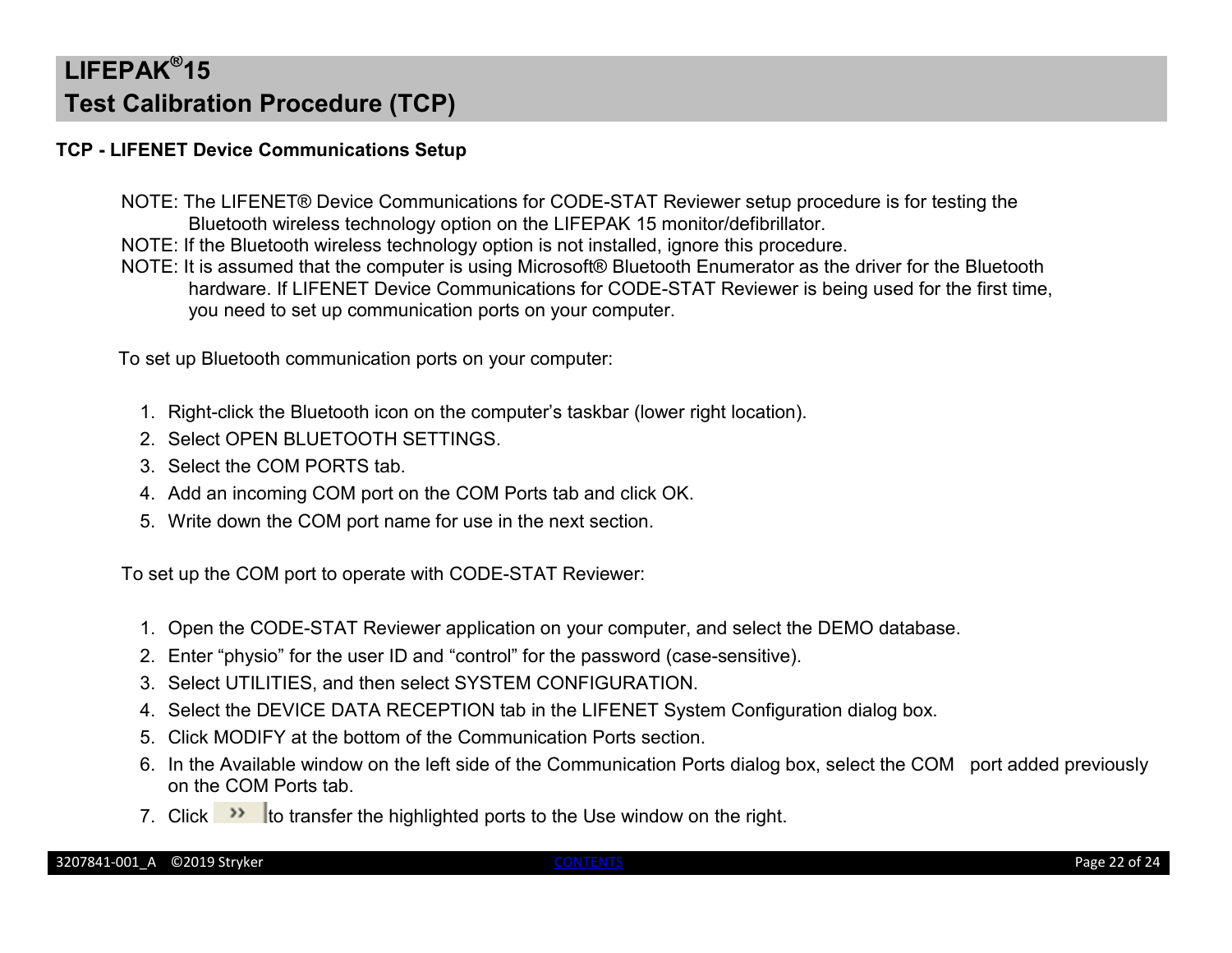- 8. Click OK in the Communication Ports dialog box to return to the LIFENET System Configuration dialog box.
- 9. Click OK again. Your computer is now ready to receive data from a device. NOTE: Do not close the CODE-STAT Reviewer application.